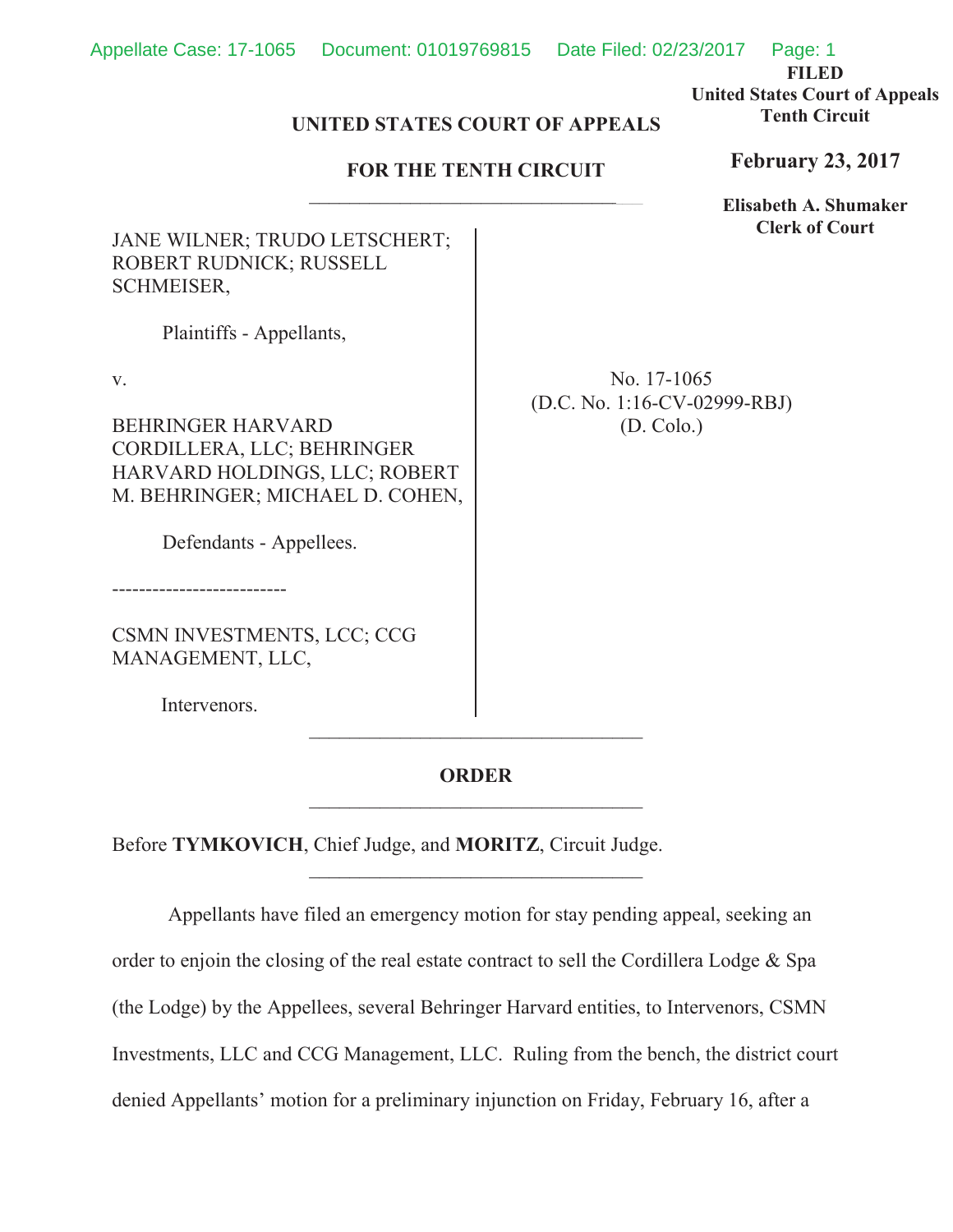hearing. The court said it would issue a written order, but Appellants filed their notice of appeal and emergency stay motion first, and to date the district court has not yet entered a written ruling.

In deciding whether to exercise our discretion to grant a stay, we consider "(1) whether the stay applicant has made a strong showing that he is likely to succeed on the merits; (2) whether the applicant will be irreparably injured absent a stay; (3) whether issuance of the stay will substantially injure the other parties interested in the proceeding; and (4) where the public interest lies. *Nken v. Holder*, 556 U.S. 418, 434 (2009) (internal quotation marks omitted).

Appellants have not made the necessary showing to warrant entry of a stay. First, they have not demonstrated a likelihood of success on the merits. Although Appellants asserted five claims for relief, they do not articulate any argument as to why they are likely to succeed on four claims, focusing only on their promissory estoppel claim. As to that claim, they allege that Appellee Behringer Harvard Cordillera, LLC made certain promises and representations in 2009 to the Cordillera Property Owners Association (CPOA) to induce it to approve amendments to the Cordillera's planned unit development (PUD) regulations. They argue Appellees would be in breach of those promises if they sell the Lodge to CCG, who plans to close the Lodge, convert it to an addiction treatment facility, and exclude Cordillera property owners, including Plaintiffs, from using the Lodge facilities. But the alleged representations were made to the CPOA, not the Appellants. Further, Appellants concede in their stay motion that recorded covenants governing their property expressly permit the Lodge owner to close the Lodge

2